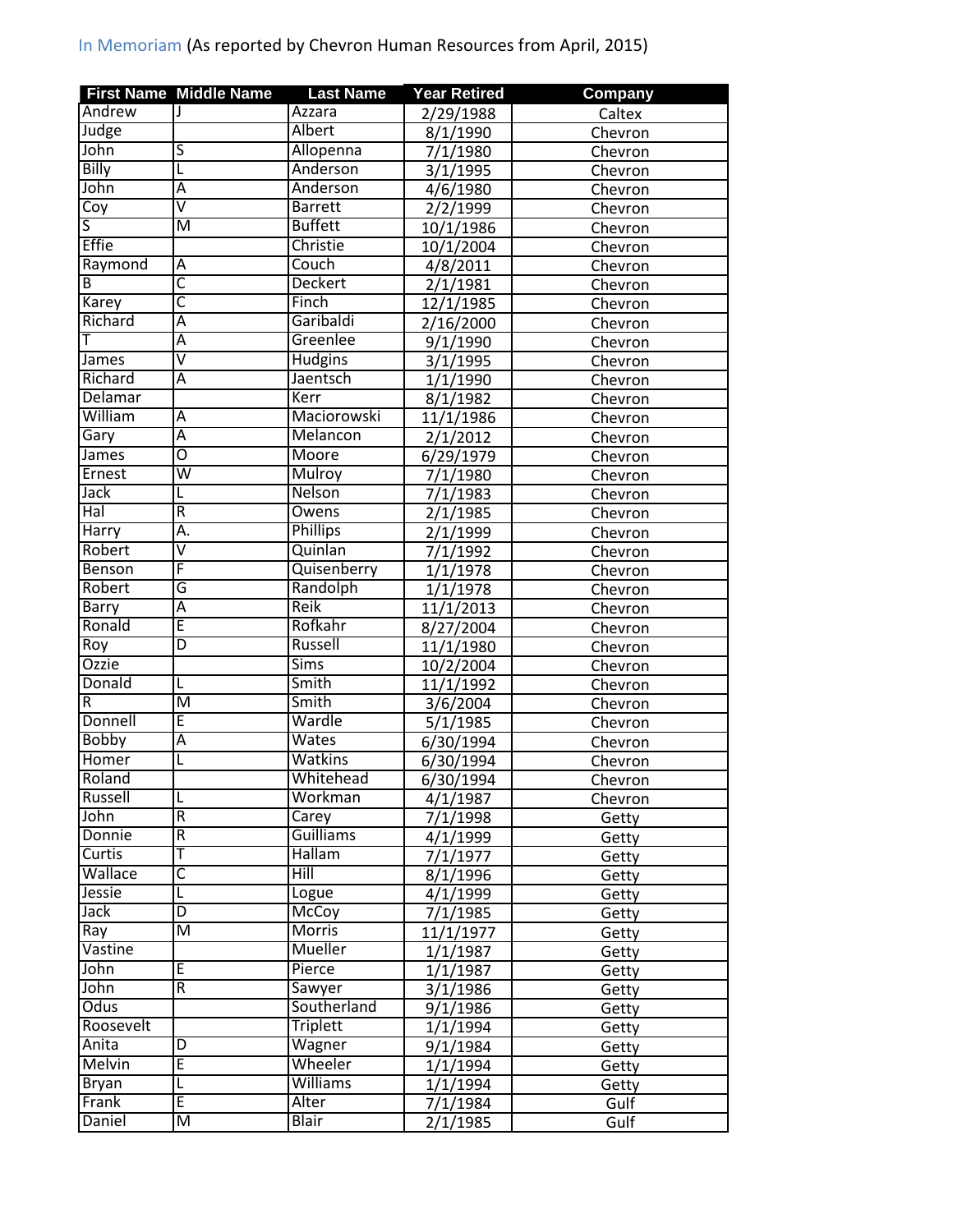| George                  | G                       | Blanchard                  | 8/1/1979             | Gulf   |
|-------------------------|-------------------------|----------------------------|----------------------|--------|
| Gilbert                 | $\overline{\mathsf{w}}$ | <b>Blom</b>                | 7/1/1992             | Gulf   |
| <b>Barrie</b>           | $\overline{\mathsf{s}}$ | <b>Bunner</b>              | 8/4/1994             | Gulf   |
| Julian                  | $\overline{\mathsf{w}}$ | Carpenter                  | 9/13/1986            | Gulf   |
| Oswald                  | $\overline{\mathsf{R}}$ | Cericola                   | 9/1/1985             | Gulf   |
| Philip                  | Ā                       | Duet                       | 6/16/1998            | Gulf   |
| Amparo                  |                         | Fernandez                  | 2/28/1984            | Gulf   |
| William                 | J                       | Giles                      | 8/15/1981            | Gulf   |
| Nolan                   | J                       | Gouthier                   | 1/1/1986             | Gulf   |
| Acy                     |                         | Graham                     | 10/2/1976            | Gulf   |
| James                   |                         | Guenther                   | 9/1/1982             | Gulf   |
| <b>Maxine</b>           | C                       | Hartwig                    | 10/1/1986            | Gulf   |
| Α                       | $\overline{B}$          | Kramer                     | 8/2/1973             | Gulf   |
| Willie                  | G                       | Leary                      | 8/1/1983             | Gulf   |
| Leah                    | $\overline{\mathsf{v}}$ | McLellan                   | 7/31/1999            | Gulf   |
| Victor                  | F                       | Meyer                      | 12/1/1982            | Gulf   |
| Marcel                  | J                       | Mouton                     | 7/1/1985             | Gulf   |
| Donald                  |                         | Nance                      | 7/11/1991            | Gulf   |
| James                   | $\mathsf R$             | Newman                     | 2/16/1985            | Gulf   |
| Eugene                  | L                       | O'Donnell                  | 3/16/1986            | Gulf   |
| Harry                   | R                       | Oglesby                    | 10/1/1981            | Gulf   |
| Virgil                  | $\overline{P}$          | Person                     | 6/5/1992             | Gulf   |
| John                    | $\overline{\mathsf{w}}$ | Rafferty                   |                      | Gulf   |
| <b>Harry</b>            | $\overline{\mathsf{C}}$ | Stauffer                   | 2/7/1986<br>9/1/1982 | Gulf   |
| Hayward                 | Ē                       | <b>Stevens</b>             |                      |        |
| Paul                    | D                       | <b>Tinney</b>              | 1/1/1986             | Gulf   |
| Wilburn                 | L                       | <b>Allen</b>               | 11/25/1983           | Gulf   |
| Adam                    | $\overline{\mathsf{w}}$ | Amy                        | 3/1/1981             | Texaco |
| Wilbert                 | L                       | Anderson                   | 2/1/1994             | Texaco |
| Wade                    | F                       | <b>Barras</b>              | 2/1/1984             | Texaco |
| Ismael                  | G                       | <b>Benavides</b>           | 6/1/2000             | Texaco |
|                         | J                       | <b>Bourg</b>               | 4/1/2002             | Texaco |
| George<br><b>Thomas</b> | Ē                       | <b>Brannon</b>             | 5/1/1982             | Texaco |
| Paul                    | $\overline{D}$          | <b>Burge</b>               | 1/1/1989             | Texaco |
| Richard                 | D                       | Caillouet                  | 1/1/1994             | Texaco |
| Joseph                  | Ō                       |                            | 1/1/1989             | Texaco |
|                         |                         | Cooper                     | 1/1/1974             | Texaco |
| <b>Bonnie</b>           | W                       | Cox                        | 6/1/2002             | Texaco |
| Joseph<br>William       | Robert                  | <b>Dalmolin</b><br>Ellwood | 1/1/1986             | Texaco |
|                         |                         |                            | 9/1/1994             | Texaco |
| Charles                 | E                       | <b>Fellers</b>             | 9/1/1995             | Texaco |
| Perry                   |                         | Fontenot                   | 1/1/1990             | Texaco |
| Robert                  |                         | Fraissinet                 | 1/1/1987             | Texaco |
| Raymond                 | B                       | Franklin                   | 10/1/1986            | Texaco |
| Nay                     |                         | Fussell                    | 6/1/1982             | Texaco |
| Willard                 | $\overline{\mathsf{S}}$ | Gardner                    | 1/1/1986             | Texaco |
| Leon                    | F                       | Gunsiorowski               | 1/1/1993             | Texaco |
| Frank                   | Η                       | <b>Hetzell</b>             | 1/1/1989             | Texaco |
| Cecil                   | $\overline{\mathsf{w}}$ | Holstead                   | 5/1/1982             | Texaco |
| Ronnie                  | Dee                     | Ikeler                     | 3/1/1999             | Texaco |
| C                       | E                       | Johnston                   | 10/1/1982            | Texaco |
| Romi                    |                         | Katial                     | 8/1/2002             | Texaco |
| Emily                   | E                       | Krahn                      | 6/1/1982             | Texaco |
| Minos                   | Ē                       | Manceaux                   | 1/1/1989             | Texaco |
| Allen                   | J                       | Marcel                     | 6/1/1990             | Texaco |
| Kenneth                 | Η                       | Mayen                      | 9/1/1996             | Texaco |